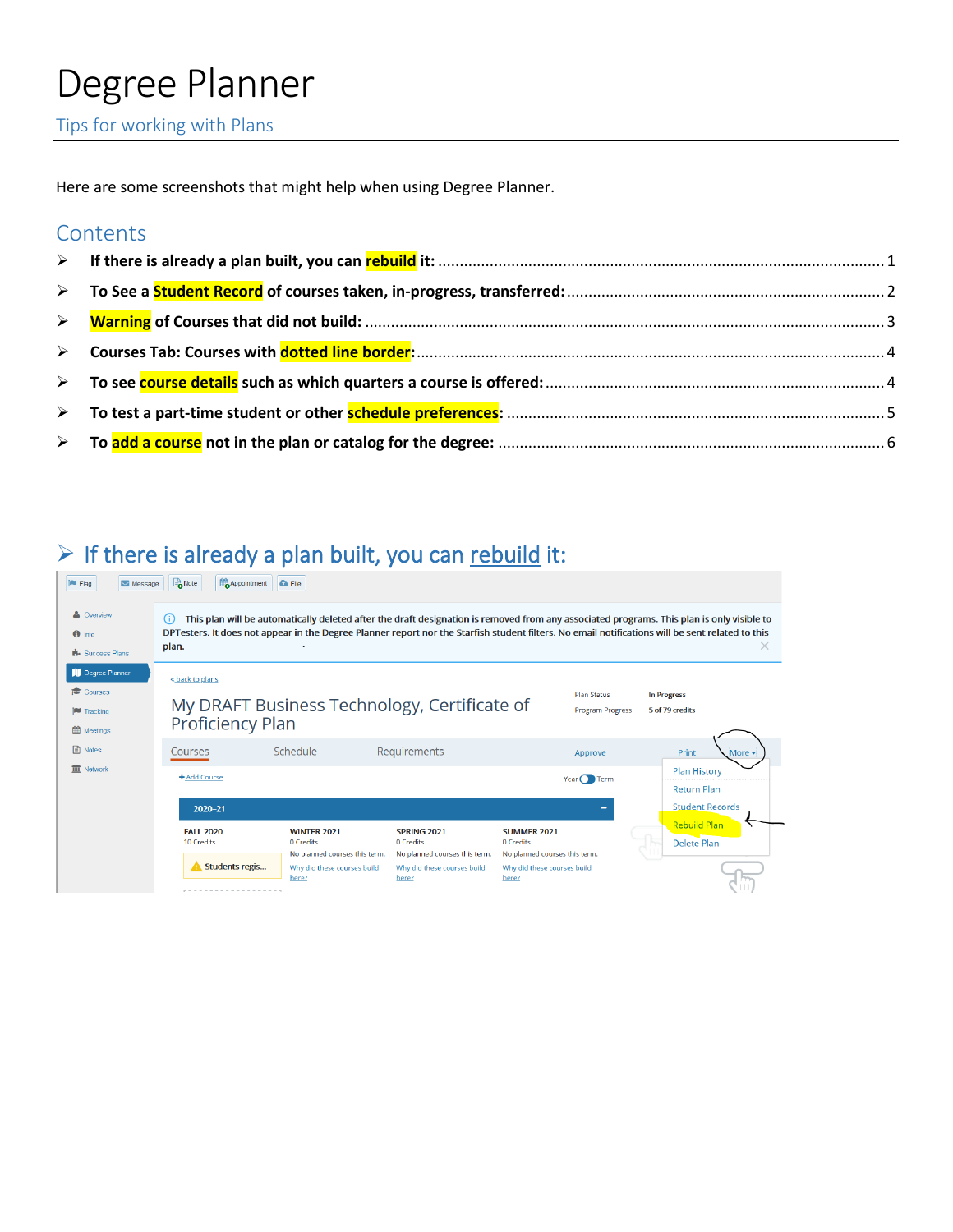#### <span id="page-1-0"></span>▶ To See a Student Records of courses taken, in-progress, transferred:

| <b>Flag</b><br>Message                                                     | Note<br>Appointment                   | <b>C</b> File                                                    |                                                                  |                                                                  |                                                                                                                                                                                                                                                                                                    |
|----------------------------------------------------------------------------|---------------------------------------|------------------------------------------------------------------|------------------------------------------------------------------|------------------------------------------------------------------|----------------------------------------------------------------------------------------------------------------------------------------------------------------------------------------------------------------------------------------------------------------------------------------------------|
| & Overview<br>$f$ info<br><b>B</b> Success Plans                           | G)<br>plan.                           |                                                                  |                                                                  |                                                                  | This plan will be automatically deleted after the draft designation is removed from any associated programs. This plan is only visible to<br>DPTesters. It does not appear in the Degree Planner report nor the Starfish student filters. No email notifications will be sent related to this<br>x |
| Degree Planner<br><b>Courses</b><br><b>F</b> Tracking<br><b>M</b> Meetings | « back to plans<br>Proficiency Plan   | My DRAFT Business Technology, Certificate of                     |                                                                  | <b>Plan Status</b><br><b>Program Progress</b>                    | <b>In Progress</b><br>5 of 79 credits                                                                                                                                                                                                                                                              |
| <b>■</b> Notes                                                             | Courses                               | Schedule                                                         | Requirements                                                     | Approve                                                          | Print<br>More •                                                                                                                                                                                                                                                                                    |
| <b>III</b> Network                                                         | + Add Course                          |                                                                  |                                                                  | Year $\bigcap$ Term                                              | <b>Plan History</b><br><b>Return Plan</b>                                                                                                                                                                                                                                                          |
|                                                                            | 2020-21                               |                                                                  |                                                                  | -                                                                | <b>Student Records</b>                                                                                                                                                                                                                                                                             |
|                                                                            | <b>FALL 2020</b><br><b>10 Credits</b> | <b>WINTER 2021</b><br>0 Credits<br>No planned courses this term. | <b>SPRING 2021</b><br>0 Credits<br>No planned courses this term. | <b>SUMMER 2021</b><br>0 Credits<br>No planned courses this term. | <b>Rebuild Plan</b><br>Delete Plan                                                                                                                                                                                                                                                                 |
|                                                                            | Students regis                        | Why did these courses build<br><b>Basico</b>                     | Why did these courses build<br><b>Basico</b>                     | Why did these courses build<br><b>Barbara</b>                    |                                                                                                                                                                                                                                                                                                    |

This is what you will see in Student Records. If you click on the course, you can see more details – Completed, In-Progress, Grade, etc.:

| Message<br><b>E</b> Flag | Note | Appointment<br><b>G</b> File    |                     |            |                               |
|--------------------------|------|---------------------------------|---------------------|------------|-------------------------------|
| & Overview               |      | Courses                         |                     |            | 5 Records                     |
| $\theta$ Info            |      | + Add Course Record             |                     |            |                               |
| <b>N</b> Success Plans   |      | <b>CSD110</b>                   |                     |            | $\theta$ 0                    |
| Degree Planner           |      | Fall 2020 4055C012              |                     |            | 5 Credits                     |
| Courses                  |      |                                 |                     |            |                               |
| <b>M</b> Tracking        |      | <b>ECON&amp;201</b>             |                     |            | $\bullet$ 0                   |
| th Meetings              |      | Transfer TRANSFER               |                     |            | 4 Credits                     |
| <b>■</b> Notes           |      |                                 |                     |            |                               |
| <b>血</b> Network         |      | <b>ENGL&amp;101</b>             |                     |            | $\mathcal{L}$ 0               |
|                          |      | <b>Transfer TRANSFER</b>        |                     |            | 5 Credits                     |
|                          |      | <b>Status</b>                   | Grade               | Instructor | Flags                         |
|                          |      | Completed                       | Numeric Grade: 2.30 | Not Set    | None                          |
|                          |      | Used by "English Composition I" |                     |            | Updated 10/20/2020 11:26 a.m. |
|                          |      |                                 |                     |            | $\mathcal{L}$ 0               |
|                          |      | <b>GAME108</b>                  |                     |            |                               |
|                          |      | Fall 2020 9260C012              |                     |            | 5 Credits                     |
|                          |      | <b>Status</b>                   | Grade               | Instructor | <b>Flags</b>                  |
|                          |      | In Progress                     | ÷.                  | <b>TBD</b> | None                          |
|                          |      | Used by no requirements         |                     |            | Updated 12/05/2020 12:57 p.m. |

You can also see Placement Test results. Degree Planner uses these (imported from SMS) to determine if a student met the prerequisite placement scores for a course and to place them in the appropriate Math or English course.

| ALTPLM_01:50        | $\epsilon$ o                 |
|---------------------|------------------------------|
| 01/01/2020          | Updated 11/17/2020 3:24 a.m. |
| PLCMNT_01:30        | $\theta$                     |
| 01/01/2020          | Updated 11/17/2020 3:24 a.m. |
| <b>PLCMNT 03:30</b> | $\theta$                     |
| 01/01/2020          | Updated 11/30/2020 3:54 a.m. |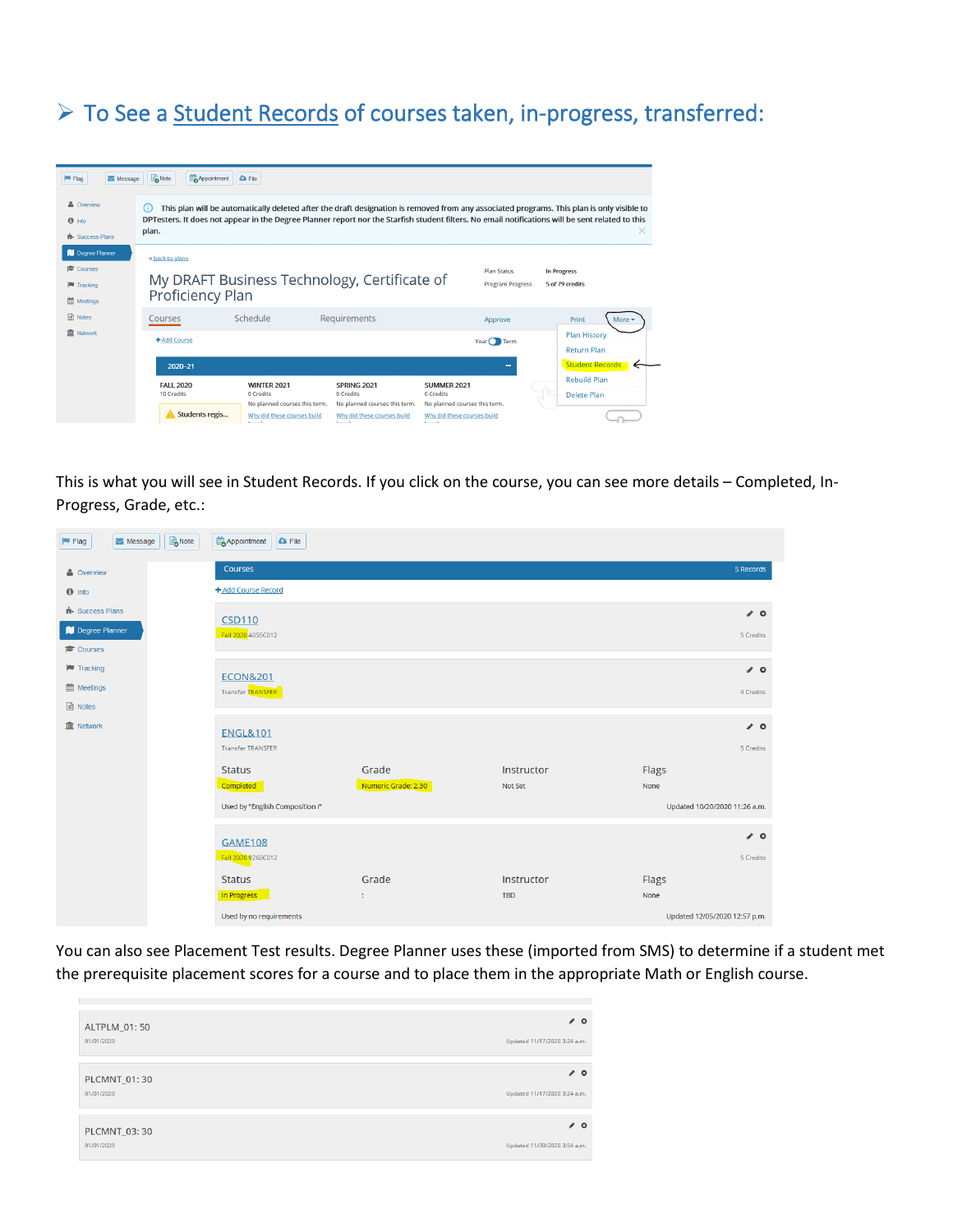### <span id="page-2-0"></span>Warning of Courses that did not build:

| <b>A</b> Overview<br>$\theta$ Info                | Your plan doesn't meet the requirements for the program you've selected. View 9 unmet requirements                                                                                                                                                                                           |
|---------------------------------------------------|----------------------------------------------------------------------------------------------------------------------------------------------------------------------------------------------------------------------------------------------------------------------------------------------|
| <b>B</b> Success Plans<br><b>I</b> Degree Planner | This plan will be automatically deleted after the draft designation is removed from any associated programs. This plan is onl<br>$\left( i\right)$<br>does not appear in the Degree Planner report nor the Starfish student filters. No email notifications will be sent related to this pla |

You can click on "+Add Course" and see why the course did not build. It can be manually added to the plan even though all prerequisites are not met.

| & Overview                                         |                                                |          | does not appear in the Degree Planner report nor the Starfish student filters. No email notifications will be sent related to this plai |                                                                                  |
|----------------------------------------------------|------------------------------------------------|----------|-----------------------------------------------------------------------------------------------------------------------------------------|----------------------------------------------------------------------------------|
| $\theta$ Info                                      | « back to plans                                |          |                                                                                                                                         |                                                                                  |
| <b>H</b> Success Plans<br><b>II</b> Degree Planner | My DRAFT Design, AAS-T Plan                    |          |                                                                                                                                         | <b>Plan Status</b><br><b>In Progres</b><br><b>Program Progress</b><br>14 of 94 c |
| Courses                                            | Courses                                        | Schedule | Requirements                                                                                                                            | Approve                                                                          |
| <b>Tracking</b><br>th Meetings                     |                                                |          |                                                                                                                                         | Show Unmet                                                                       |
|                                                    | DRAFT Design, AAS-T 2019 - 2020                |          |                                                                                                                                         |                                                                                  |
| <b>血</b> Network                                   | <b>Quarter Three</b>                           |          |                                                                                                                                         |                                                                                  |
|                                                    | <b>DSGN122</b><br>PHOTOSHOP I                  |          | 4 Credits                                                                                                                               | + Add Course                                                                     |
|                                                    | <b>Quarter Four</b>                            |          |                                                                                                                                         |                                                                                  |
|                                                    | <b>CSD112</b><br><b>HTML and CSS</b>           |          | 5 Credits                                                                                                                               | + Add Course                                                                     |
|                                                    | <b>DSGN153</b><br><b>WEB AND MOBILE DESIGN</b> |          | 5 Credits                                                                                                                               | + Add Course                                                                     |
|                                                    | <b>DSGN155</b>                                 |          | 4 Credits                                                                                                                               | + Add Course                                                                     |

This is what you will see when you click on "+ Add Course". The message will give information on why Degree Planner did not build it. By clicking on "+" you can add it to the plan.

| & Overview<br>« back to plan<br>$\theta$ Info | Add Course                                                                                                                                                       |
|-----------------------------------------------|------------------------------------------------------------------------------------------------------------------------------------------------------------------|
| <b>B</b> Success Plans                        | Choose a course that meets this requirement.                                                                                                                     |
| Degree Planner                                |                                                                                                                                                                  |
| Courses                                       | Image Editing 1 with Photoshop                                                                                                                                   |
| <b>Tracking</b>                               | 20 offerings<br>4 Credits<br><b>DSGN122</b>                                                                                                                      |
| <b>Meetings</b>                               | △ You're missing the following prerequisites for this course:                                                                                                    |
| $\Box$ Notes                                  | (((PLCMNT_03 score >= 20 and ABED040) or PLCMNT_04 score >= 20 or ALTPLM_03<br>score >= 20 or ALTPLM 04 score >= 20) and ((ALTPLM 01 score >= 30 and ABED046) or |
| <b>III</b> Network                            | PLCMNT 01 score >= 30))                                                                                                                                          |

These courses can also be built under the Requirements tab.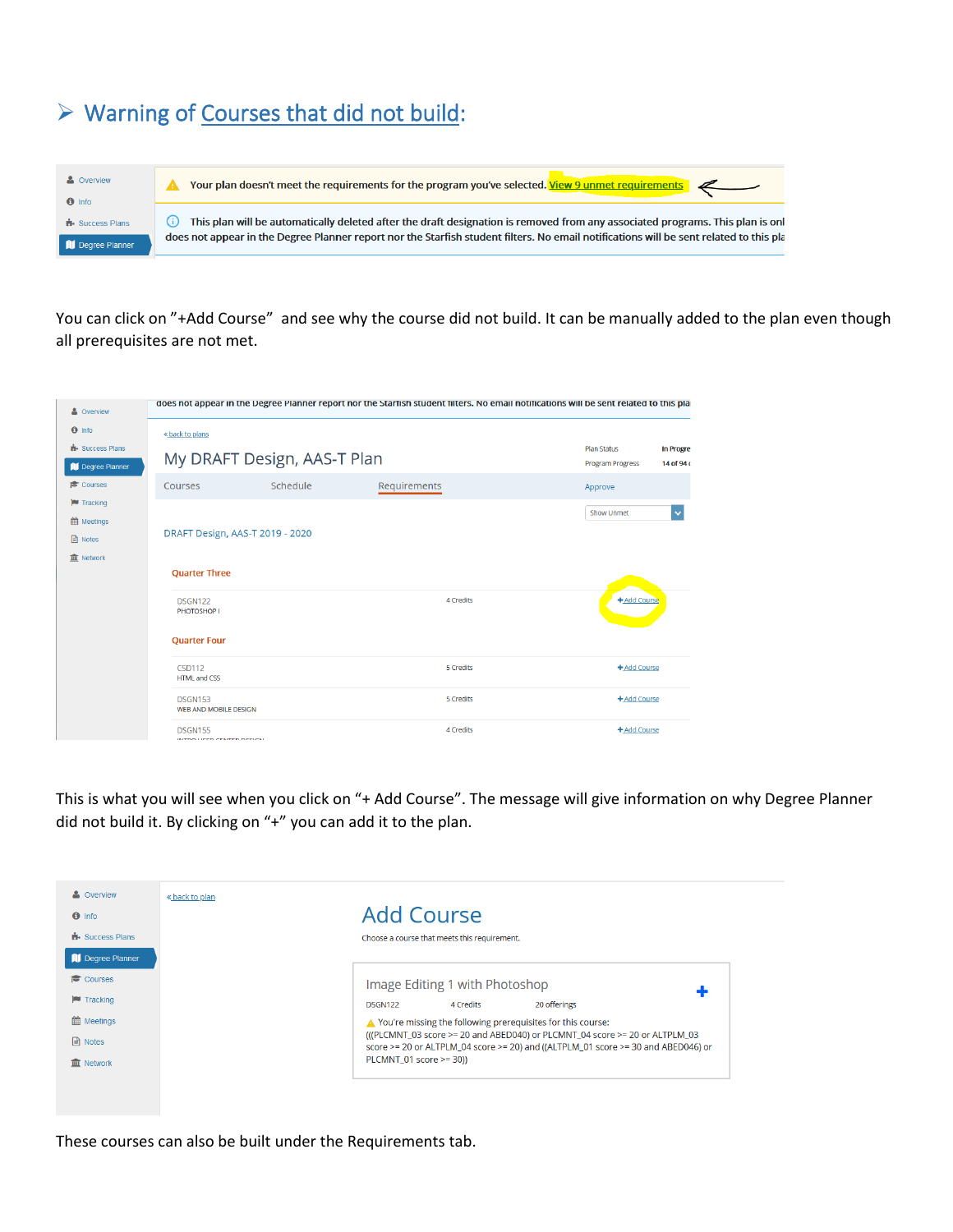#### <span id="page-3-0"></span>▶ Courses Tab: Courses with dotted line border:



These are placeholders and are requirements such as general education requirements or a choice of several course. Click on the box to choose which course you want to meet that requirement.

#### <span id="page-3-1"></span>To see course details such as which quarters a course is offered:

Click on the course and choose the Term dropdown box. Degree Planner has a predictive feature which predicts when a course will be offered in the future based on when it was offered in the past.

| & Overview<br>$\theta$ Info       | IVIY DRAFT ACCOUTILITY, AAS MICH                                                                                                                                                                                                                                                                                                                                      |                                       |                                                                                                | credits                                                   | <b>Program Progress</b><br>ACCT AAS: 5 of 95 credits, 254: 0 of 36 credits, ACCT Assistant: 0 of |  |  |  |
|-----------------------------------|-----------------------------------------------------------------------------------------------------------------------------------------------------------------------------------------------------------------------------------------------------------------------------------------------------------------------------------------------------------------------|---------------------------------------|------------------------------------------------------------------------------------------------|-----------------------------------------------------------|--------------------------------------------------------------------------------------------------|--|--|--|
| <b>H</b> Success Plans            | Courses                                                                                                                                                                                                                                                                                                                                                               | Schedule                              | Requirements                                                                                   | Approve                                                   | Print<br>More $\blacktriangleright$                                                              |  |  |  |
| Degree Planner<br>Courses         | + Add Course                                                                                                                                                                                                                                                                                                                                                          |                                       |                                                                                                |                                                           | <b>Add Comment</b><br>Year $\bigcap$ Term<br><b>ACCT275</b>                                      |  |  |  |
| <b>E</b> Tracking                 | 2020-21                                                                                                                                                                                                                                                                                                                                                               |                                       |                                                                                                | <b>Ethics in Business</b><br>-<br>5 Credits, 12 Offerings |                                                                                                  |  |  |  |
| <b>Meetings</b><br><b>■</b> Notes | <b>FALL 2020</b><br><b>WINTER 2021</b><br>10 Credits<br>15 Credits<br>Students register<br><b>ACCT&amp;201</b><br>$\times$<br>Mo, We   1:30 PM - 2:50<br><b>PM</b><br><b>ONLNE</b><br>1 course from ECON $\times$<br>ACCT111<br>$\times$<br>CMST& 210 Interpers $\times$<br>Mo, We   6:00 PM - 8:20<br><b>PM</b><br>Why did these courses build here?<br><b>ONLNE</b> |                                       | <b>SPRING 2021</b><br>5 Credits                                                                | <b>SUMMER 2021</b><br>16 Credits                          | ▲ You're missing the following<br>prerequisites for this course: ACCT111                         |  |  |  |
| <b>III</b> Network                |                                                                                                                                                                                                                                                                                                                                                                       |                                       | Students register<br>ACCT275<br>$\mathbf{x}$<br>Mo, We   10:00 AM -<br>11:20 AM<br><b>ZOOM</b> | <b>ACCT&amp;202</b><br>$\mathsf{x}$                       | <b>Term</b>                                                                                      |  |  |  |
|                                   |                                                                                                                                                                                                                                                                                                                                                                       |                                       |                                                                                                | Niew missing course<br>prerequisites.                     | Spring 2021<br>Winter 2021                                                                       |  |  |  |
|                                   |                                                                                                                                                                                                                                                                                                                                                                       |                                       |                                                                                                | <b>BTE105</b><br>$\times$                                 | Spring 2021<br>Winter 2022<br>Spring 2022                                                        |  |  |  |
|                                   |                                                                                                                                                                                                                                                                                                                                                                       | Niew missing course<br>prerequisites. | <b>BTE120</b><br>$\times$<br>▲ Enter desired course                                            | Winter 2023<br>Spring 2023<br>Winter 2024<br>Spring 2024  |                                                                                                  |  |  |  |
|                                   | <b>ENGL&amp;101</b><br>Mo, We, Fr   8:00 AM -                                                                                                                                                                                                                                                                                                                         | $\times$                              | Why did these courses build here?                                                              | credits<br>Variable Credits                               | Winter 2025<br>Spring 2025<br>Winter 2026<br>$A = A + B$                                         |  |  |  |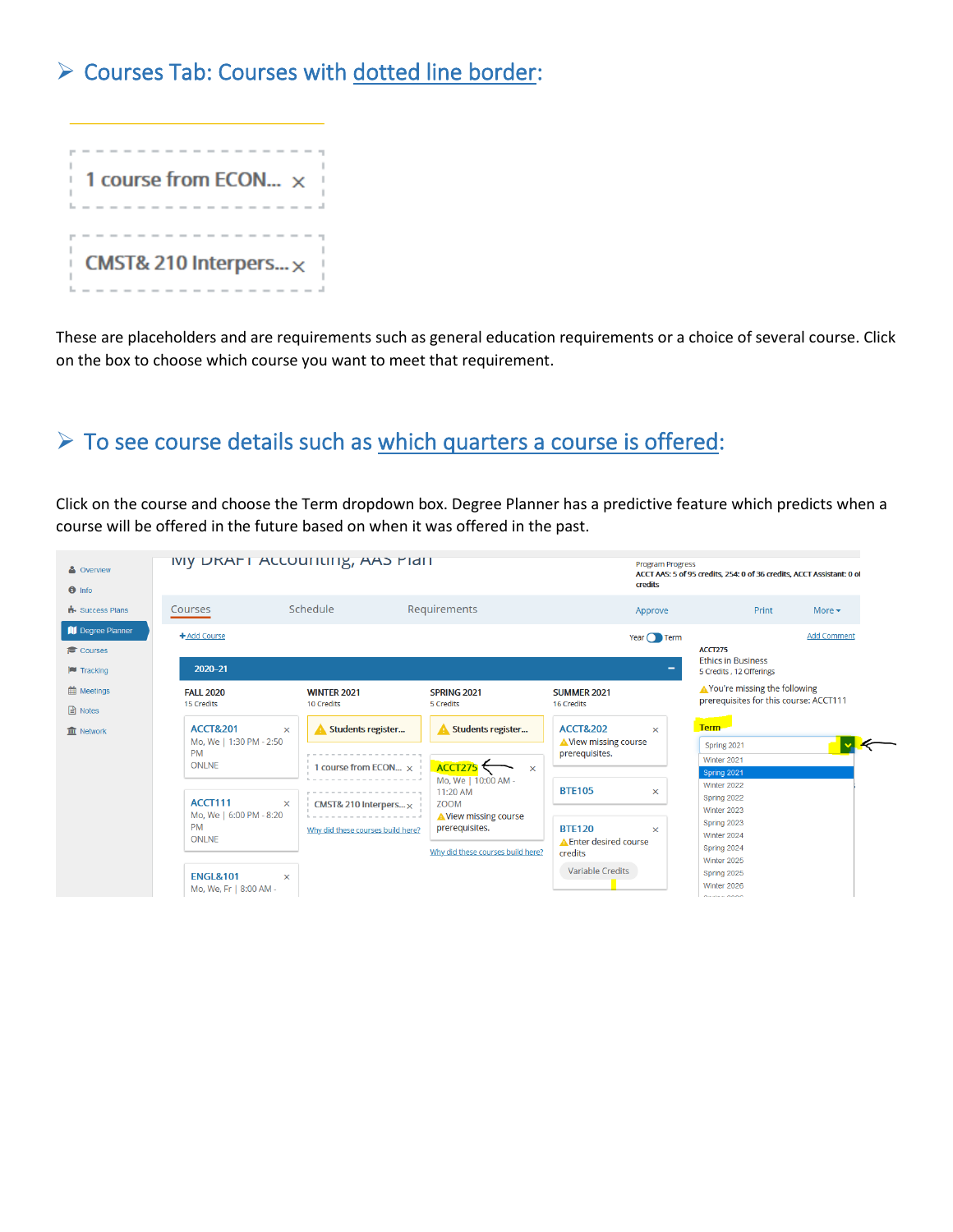#### <span id="page-4-0"></span>> To test a part-time student or other schedule preferences:

« back to plan **Rebuild Plan** Choose a program and adjust your plan settings as needed. **Catalog Year** 2019 - 2020  $\blacktriangledown$ Program DRAFT Business Technology, Certificate of Proficiency  $\mathbf{x}$ Add another program Add Certificate Advanced Settings Rebuild Plan Cancel

When building a plan or rebuilding a plan, select Advanced Settings:

You will then get options on whether to take Summer classes, number of credits, time of day, etc.

<span id="page-4-1"></span>

| <b>PTUGLATI</b>                                       |                                                                                     |
|-------------------------------------------------------|-------------------------------------------------------------------------------------|
| DRAFT Business Technology, Certificate of Proficiency | ×                                                                                   |
| <b>Add Certificate</b><br>Add another program         |                                                                                     |
| <b>Advanced Settings</b>                              |                                                                                     |
| What term does your plan start?                       | <b>Fall 2020</b><br>v                                                               |
|                                                       |                                                                                     |
| About how many credits do you want to take per term?  | 15                                                                                  |
| Do you want to take summer classes?                   | $\bigcirc$ Yes $\circledast$ No                                                     |
| Do you want to take online classes?                   | $\circledcirc$ Yes $\circlearrowright$ No                                           |
| What type of schedule do you prefer?                  | <b>Ess time between</b><br>classes                                                  |
|                                                       | ○ Fewer days with classes                                                           |
| When do you prefer to go to class?                    | $\bullet$ Anytime $\circ$ Afternoon                                                 |
|                                                       | $\bigcirc$ Morning $\bigcirc$ Evening                                               |
| What days are you available?                          | т<br>s<br>s<br>м<br>w<br>т<br>$\boxdot$<br>☑<br>$\triangledown$<br>☑<br>☑<br>П<br>п |
| What is the earliest class you can attend?            | 7 AM                                                                                |
| What is the latest class you can attend?              | <b>10 PM</b>                                                                        |
| <b>Rebuild Plan</b><br>Cancel                         |                                                                                     |